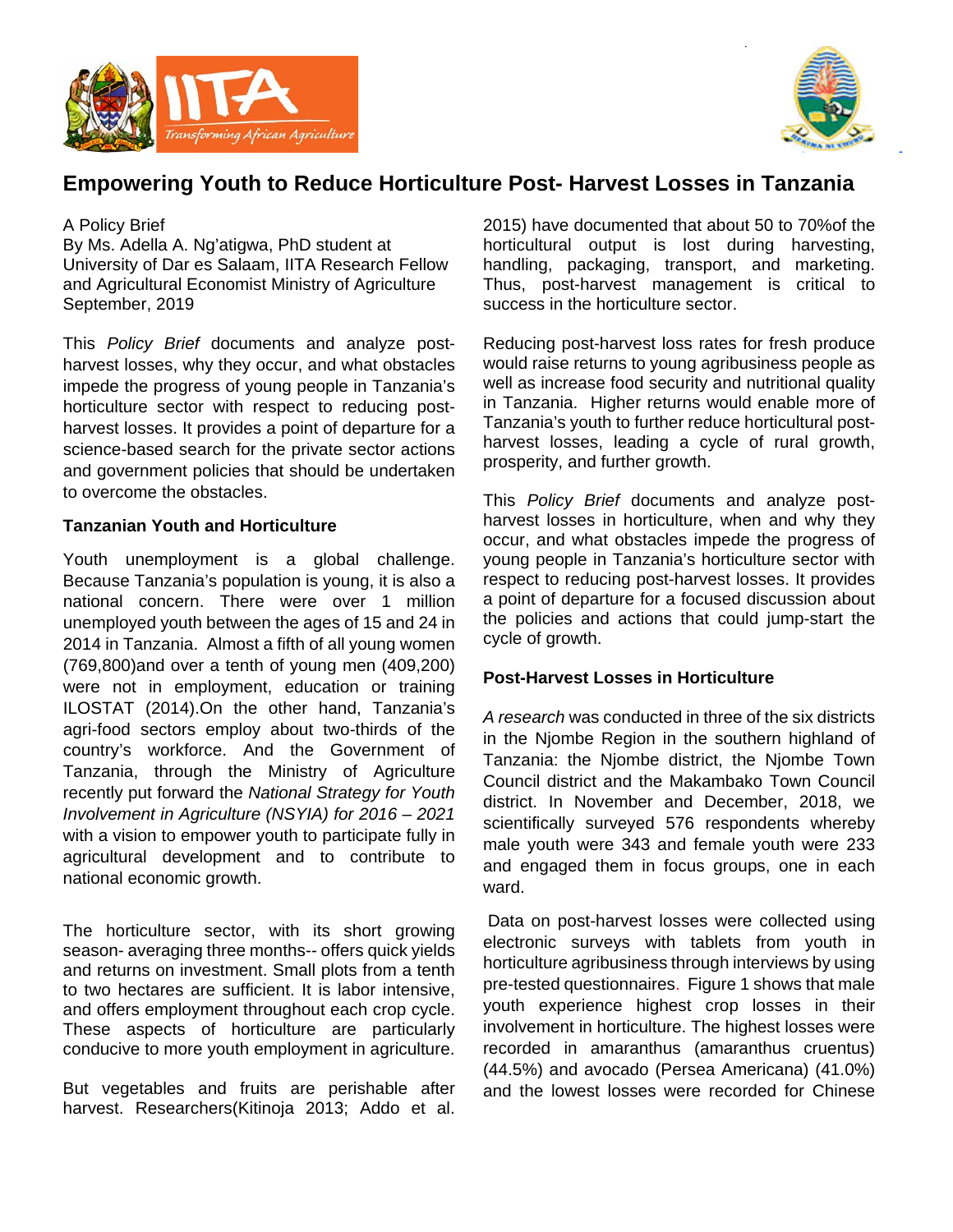mallow (Malva verticillata) (10%). While female youth highest losses were experienced in tomatoes (32.1%) Chinese mallow (Malva verticillata) (28.6 %); and lowest losses were experienced in amaranthus (amaranthus cruentus) (2.5%).Lower losses for female youth could be explained by female being more involved in vegetable production and marketing and their ability to handle perishable crops with care compared to their male counterparts.



**Figure 1.** Extent of crop losses in horticultural crops produced by Gender



**Figure 2. Stages when losses occur**

Poor agronomic practices in the field account for the largest share (35%) of horticulture crop losses (Figure 3), followed by losses during handling (23%), grading (21%), transport (11%), packaging (10%).





#### **Figure 3.** Causes for crop losses **in the Njombe Region of Tanzania**

Figure 3 summarizes the causes crop losses. In adequate market location is clearly the major causes. in adequate market location accounted for almost a third (32%) of the reasons indicated by the Tanzanian horticulture farmers studied. This implies that in adequate market places is serious problem in the study area where the majority (69%) of the respondents claimed about absence of market in their localities. Therefore, they waste the produce once the crops are harvested or absence of customers after harvesting may pose losses of their produces. Another version of 'in adequate market ' is shown in Figure 5, "price fluctuation." After harvest, if all youth farmers sell their produce at the same time and place, they may sell their produces at lower prices just to get rid of it. Sometimes they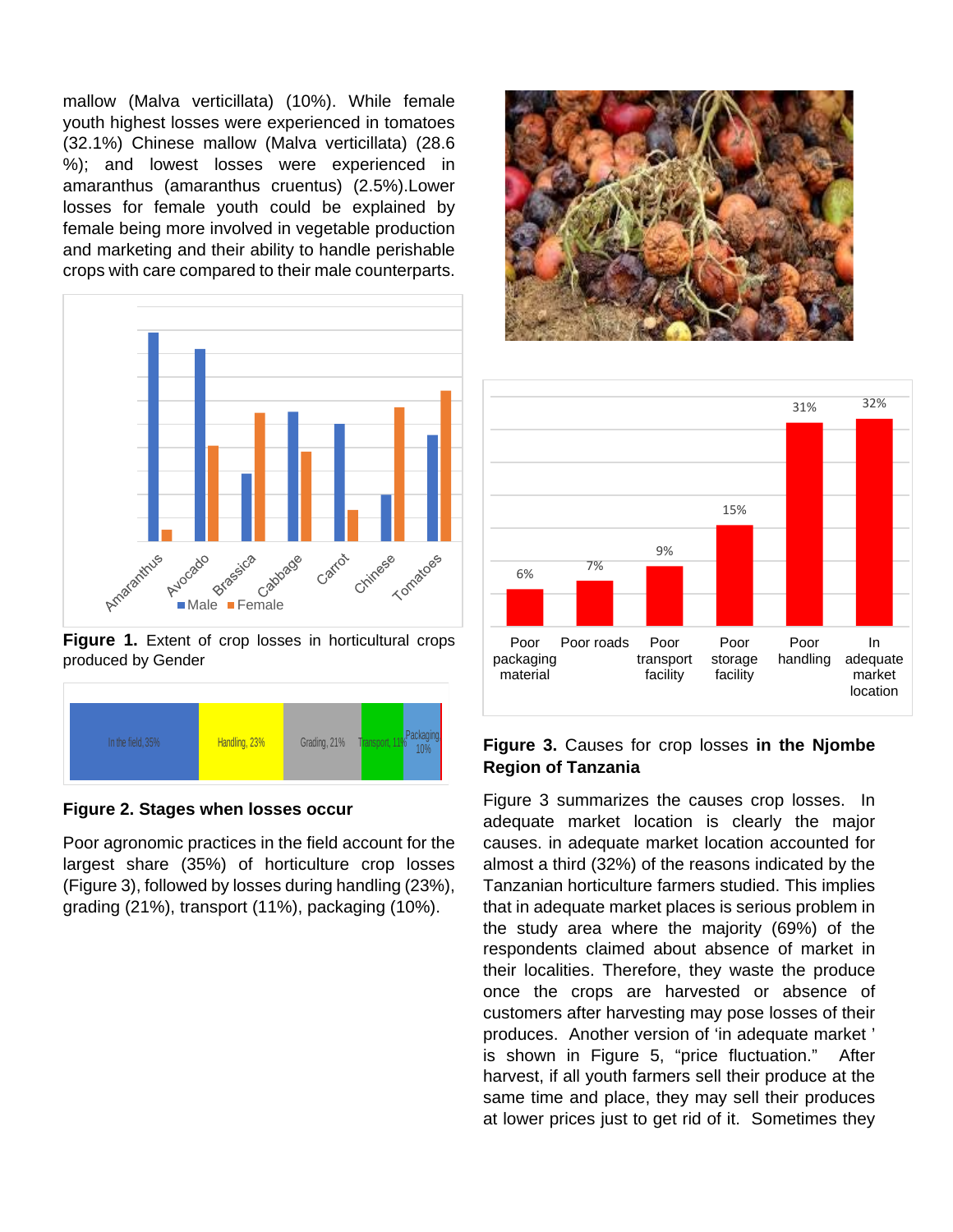cannot even give it away, and thus experience wastage of their produces.

The other causes for post-harvest losses of horticulture is 'poor handling' (31%). It is noteworthy that 'poor storage facility' was just 15% of all the reasons noted, even though affordable and effective storage infrastructure offers one of the best solutions to in adequate market location. That is, if farmers can afford to store locally, then they do not need to sell all at the same time or low price. Finally, 'poor transport network (15.5%) and poor transport facility' (20.3%) was mentioned to contribute to post harvest losses.



**Figure 4. The Problems faced by horticulture producers in the Njombe Region of Tanzania**

Figure 4 summarizes the problems confronting young horticultural producers in the Njombe region. "Price fluctuations" was cited most often (43%). As noted earlier, because fruits and vegetables are perishable, post-harvest management innovations are needed to help farmers avoid excess supply when they all attempt to sell at the same time or place. Solutions include staggered planting and harvest times, just-in-time harvesting, ripening while warehoused, cold storage, drying to lengthen shelflife, and cost-effective transport.

But those solutions are not accessible to most: "high storage and transport costs" were noted as 26% of the problems (Figure 4). "High post-harvest losses" (which arise because of all the things in Figure 3) are 22% of the problem. Packaging costs, markets, and capital needs accounted for 4% and 5% of the reported problems, respectively.



Figure 5 documents that few young horticulture agribusinesses have been able to implement any of the more obvious post-harvest management innovations. At best, 4% of the young horticulture producer-respondents reported that they use an "improved storage facility," 3% use improved packaging materials or transport, and only 1% dry by solar energy. *This highlights that many solutions to the horticulture post-harvest losses have yet to be implemented. There are so many opportunities.*



**Figure 5. Horticulture post-harvest loss management innovation use rates**

**Generally, to raise returns and attract more** youth to the horticulture industry in Tanzania, this research recommends that, there is a need to **improve agronomic practices**;